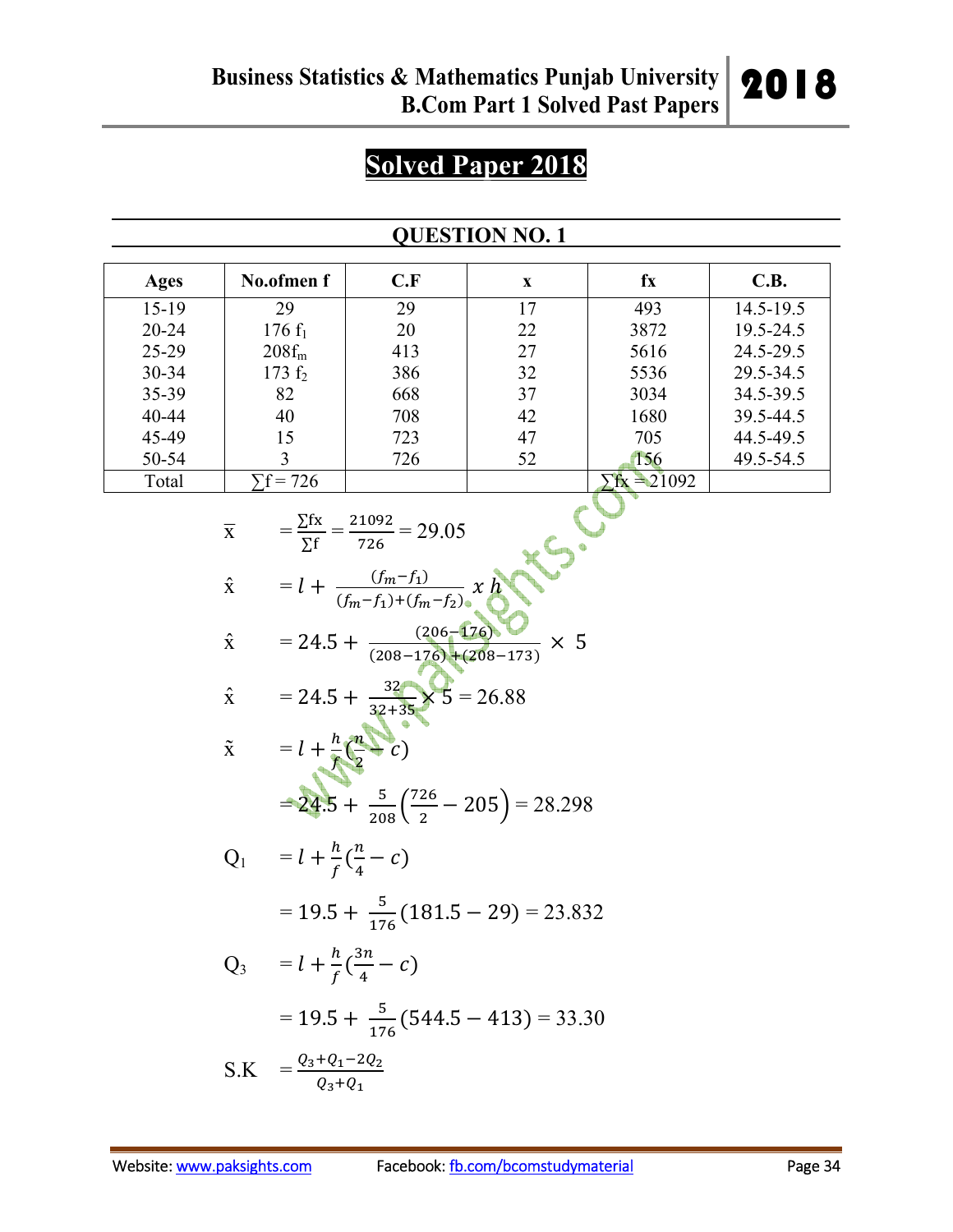$S.K = \frac{33.30 + 23.83 - 2(28.296)}{33.30 - 33.93}$  $33.30 - 23.83$  $S.K$  $=$  $\frac{0.534}{0.0564}$ 

$$
K = \frac{1}{9.47} = 0.0564
$$

| <b>QUESTION NO. 2.</b> |                  |                  |                  |         |  |  |  |
|------------------------|------------------|------------------|------------------|---------|--|--|--|
| $\mathbf{X}$           | V                | xy               | $\overline{x^2}$ |         |  |  |  |
| 3                      | 25               | 75               | 9                | 625     |  |  |  |
| 4                      | 24               | 96               | 16               | 576     |  |  |  |
| 5                      | 20               | 100              | 25               | 400     |  |  |  |
| 6                      | 20               | 120              | 36               | 400     |  |  |  |
|                        | 19               | 133              | 49               | 361     |  |  |  |
| 8                      | 17               | 136              | 64               | 289     |  |  |  |
| 9                      | 16               | 144              | 81               | 256     |  |  |  |
| 10                     | 13               | 130              | $ 00\rangle$     | 169     |  |  |  |
| 11                     | 10               | 110              | 121              | 100     |  |  |  |
| 12                     | 6                | 72               | 144              | 36      |  |  |  |
| $\Sigma x = 75$        | $\Sigma y = 170$ | $\Sigma$ xy=1116 | $x^2 = 645$      | $=3212$ |  |  |  |
|                        |                  |                  |                  |         |  |  |  |

$$
r = \frac{n\sum xy - \sum x \sum y}{\sqrt{[n\sum x^2 - (\sum x)^2][n\sum y^2 - (\sum y)^2]}}
$$
  
= 
$$
\frac{(10)(1116) - (75)(170)}{\sqrt{[(10)(645) - (75)^2][(10)(3212) - (170)^2]}} = -0.975
$$
  

$$
b = \frac{n\sum xy - \sum x \sum y}{n\sum x^2 - (\sum x)^2}
$$
  
= 
$$
\frac{(10)(1116) - (75)(170)}{(10)(645) - (75)^2}
$$
  
= 
$$
\frac{11160 - 12750}{6450 - 5625}
$$

$$
=\frac{-1590}{825}=-1.927
$$

$$
d = \frac{n\sum xy - \sum x \sum y}{n\sum x^2 - (\sum x)^2}
$$
  
= 
$$
\frac{(10)(1116) - (75)(170)}{(10)(3212) - (170)^2}
$$
  
= 
$$
\frac{11160 - 12750}{32120 - 28900}
$$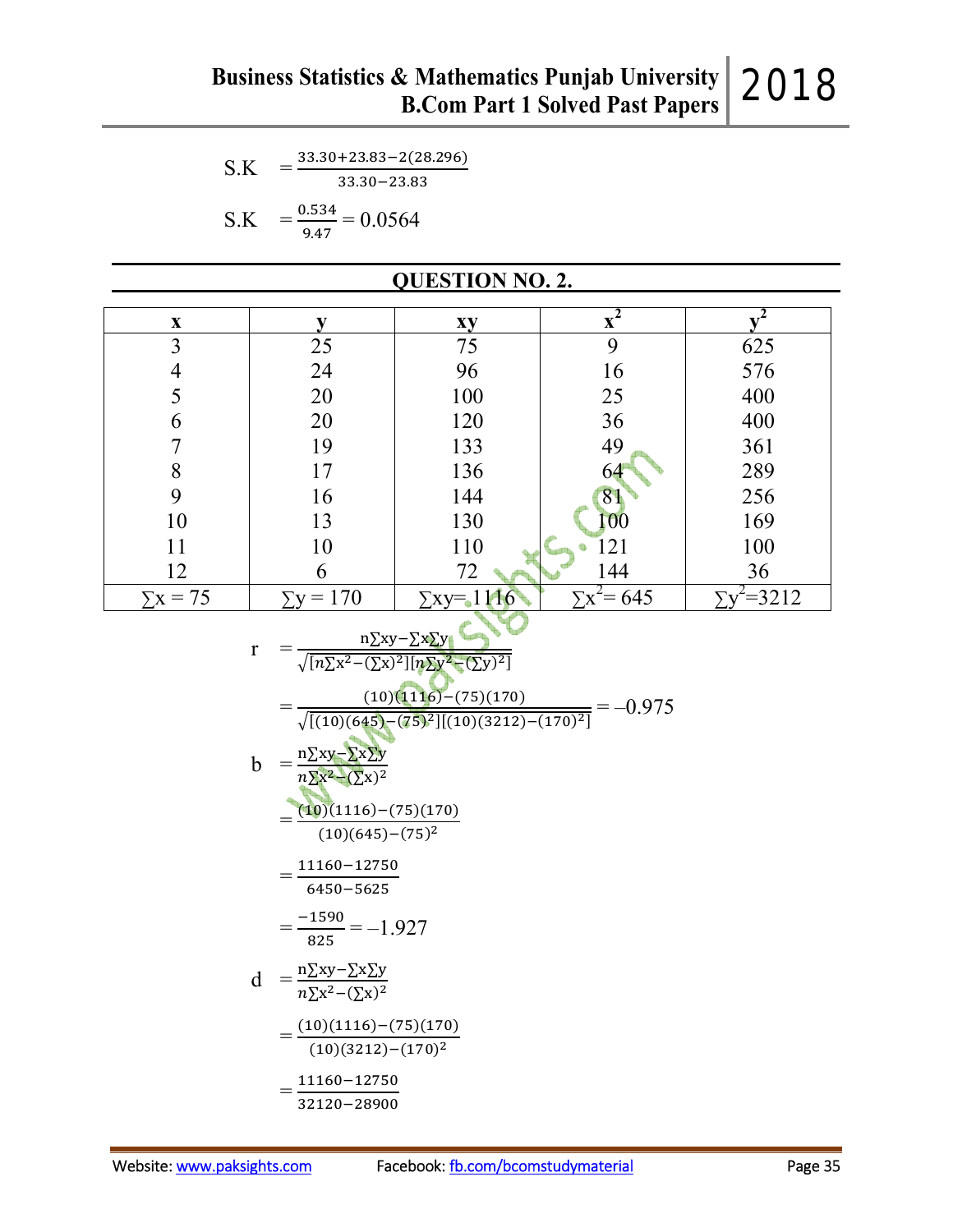|              | $=\frac{-1590}{3220}=-0.494$              |
|--------------|-------------------------------------------|
| a            | $=\overline{y} - b\overline{x} = 31.4525$ |
| $\mathbf{c}$ | $=\overline{x} - d\overline{y} = 15.894$  |
|              | $= 31.452 - 1.927x$                       |

 **QUESTION NO. 3 Population (N) = 2, 4, 6, 8, 10, 12, 14, 16 Sample size (n) = 2**   ${}^{\text{N}}\text{C}_n = {}^{\text{8}}\text{C}_2 = 28$  samples **x**  $X^2$ 2 4 6 8 10 12 14 16 4 16 36 64 100 144 196 256  $\Sigma$ x = 72  $= 818$  $\mu$  = ∑  $\mathbf N$  $=\frac{72}{8}$ 8  $= 9$  $\sigma^2 =$  $\Sigma x^2$  $\frac{x^2}{n} - \left(\frac{\sum x}{N}\right)$  $\sqrt{N}$ ვ  $=$ 816  $\frac{16}{8} - \left(\frac{72}{8}\right)$  $\frac{1}{8}$  $\overline{\mathbf{c}}$ 

|                         |               | $= 102 - 81 = 21$ |         |                                             |         |          |          |
|-------------------------|---------------|-------------------|---------|---------------------------------------------|---------|----------|----------|
| Samples $(2, 4)$        |               | (2, 6)            | (2, 8)  | (2, 10)                                     | (2, 12) | (2, 14)  | (2, 16)  |
| $\overline{\mathbf{x}}$ | $\mathcal{E}$ | $\overline{4}$    | 5       | 6                                           | 7       | 8        | 9        |
| Samples                 | (4, 6)        | (4, 8)            | (4, 10) | (4, 12)                                     | (4, 14) | (4, 16)  | (6, 8)   |
| $\overline{X}$          | 5             | 6                 | 7       | 8                                           | 9       | 10       | $\tau$   |
| Samples                 | (6, 10)       | (6, 12)           | (6, 14) | (6, 16)                                     | (8, 10) | (8, 12)  | (8, 14)  |
| $\overline{X}$          | 8             | 9                 | 10      | 11                                          | 9       | 10       | 11       |
| Samples                 | (8, 16)       |                   |         | $(10, 12)$ $(10, 14)$ $(10, 16)$ $(12, 14)$ |         | (12, 16) | (14, 16) |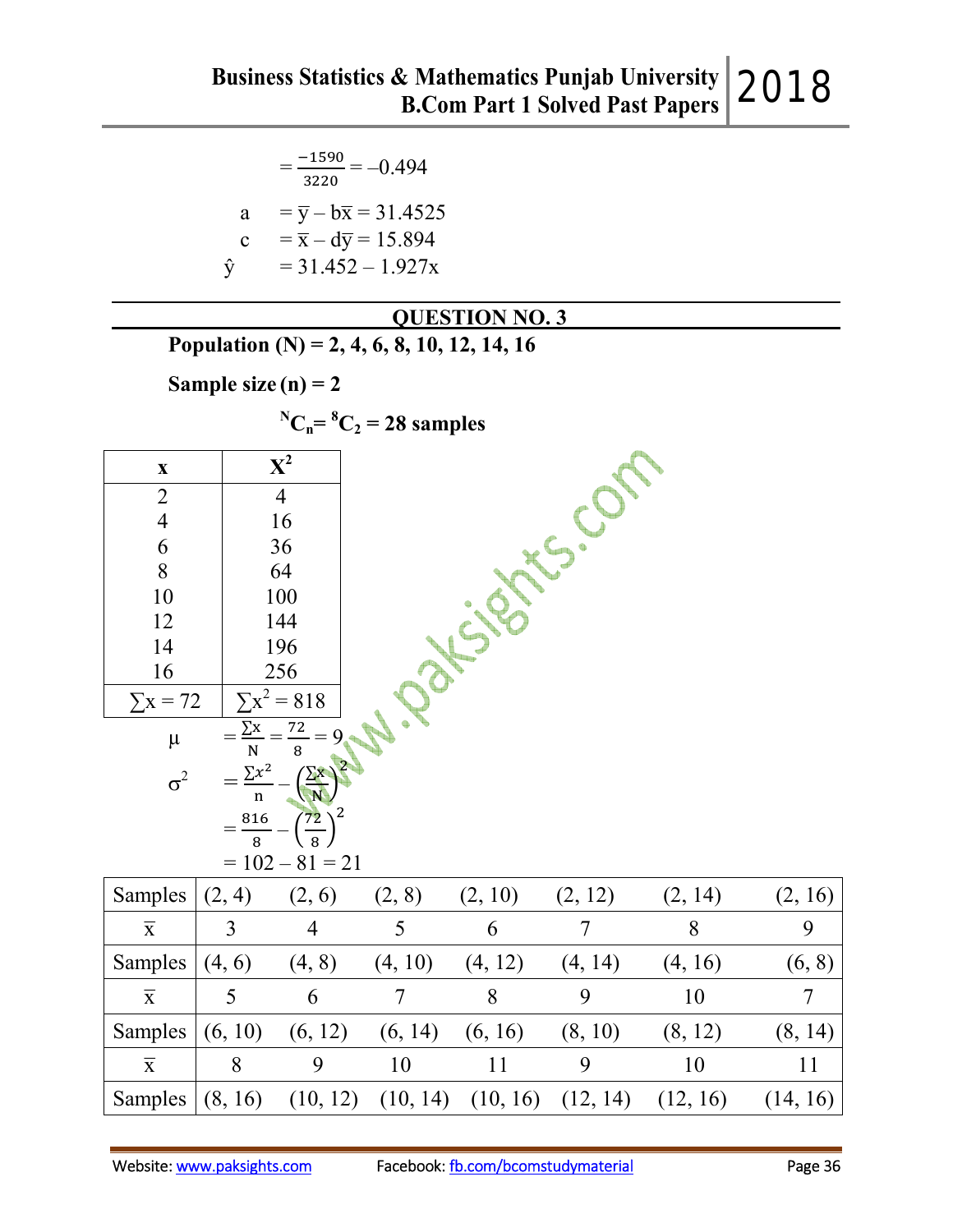2018

**Business Statistics & Mathematics Punjab University B.Com Part 1 Solved Past Papers**

| $\overline{\phantom{a}}$<br>$\overline{\phantom{a}}$ | $\overline{\phantom{a}}$<br>____<br>-- |  |  |  |  |  |  |  |
|------------------------------------------------------|----------------------------------------|--|--|--|--|--|--|--|
|------------------------------------------------------|----------------------------------------|--|--|--|--|--|--|--|

# Sampling Distribution:

| $\overline{\mathbf{X}}$ | $f\overline{x}$ | $\overline{x}$ f( $\overline{x}$ ) | $\overline{x}^2 f(\overline{x})$ |
|-------------------------|-----------------|------------------------------------|----------------------------------|
| 3                       | 1/28            | 3/28                               | 9/28                             |
| 4                       | 1/28            | 4/28                               | 16/28                            |
|                         | 2/28            | 10/28                              | 50/28                            |
| 6                       | 2/28            | 12/28                              | 72/28                            |
|                         | 3/28            | 21/28                              | 147/28                           |
| 8                       | 3/28            | 24/28                              | 192/28                           |
| 9                       | 4/28            | 36/28                              | 324/28                           |
| 10                      | 3/28            | 30/28                              | 300/28                           |
| 11                      | 3/28            | 33/28                              | 363/28                           |
| 12                      | 2/28            | 24/28                              | 288/28                           |
| 13                      | 2/28            | 26/28                              | 338/28                           |
| 14                      | 1/28            | 4/28                               | 196/28                           |
| 15                      | 1/28            | 15/28                              | 225/28                           |
|                         |                 | 252/28                             | 2520/28                          |

Mean and variance of sampling distribution of means:

$$
\mu_{\overline{x}} = \sum \overline{x} f(\overline{x}) = \frac{2520}{28} = 9
$$
  
\n
$$
\sigma_{\overline{x}}^2 = \sum \overline{x}^2 f(\overline{x}) - [\sum \overline{x}^2 f(\overline{x})]^2
$$
  
\n
$$
= 90 - (9)^2
$$
  
\n
$$
= 90 - 81
$$
  
\n
$$
= 9
$$
  
\n
$$
\sigma_{\overline{x}}^2 = \frac{\sigma^2}{n} \cdot \frac{N - n}{N - 1}
$$
  
\n
$$
= \frac{21}{2} \cdot \frac{8 - 1}{8 - 1}
$$
  
\n
$$
= 9
$$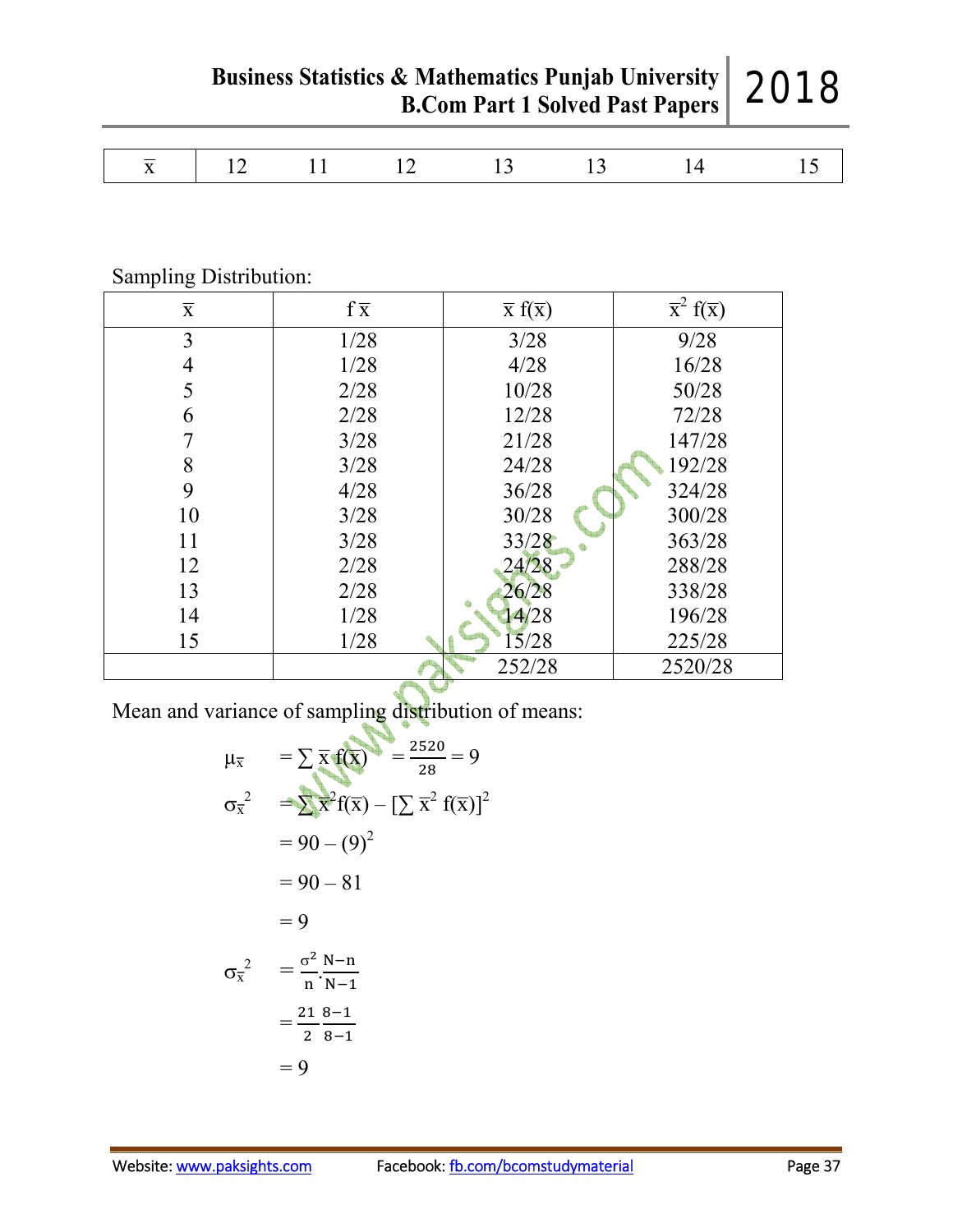#### **QUESTION NO. 4**

(a) Possible Outcomes:

HH, HT, TH, TT

| $x$ (Head) |     | xP(x)                   |  |
|------------|-----|-------------------------|--|
|            |     |                         |  |
|            | 2/4 | 2/4                     |  |
|            |     | 2/4                     |  |
|            |     | $\sum x P(x) = 4/4 = 1$ |  |

 $E(x) = \sum x P(x)$ 

(b)

| $\mathbf{p_o}$ | $\mathbf{q_o}$ | $\mathbf{p}_{\mathbf{n}}$ | $\mathbf{q}_{\mathbf{n}}$ | $p_n q_o$ | $\mathbf{p}_{o}\mathbf{q}_{o}$ | $p_n q_n$ | $p_o q_n$ |
|----------------|----------------|---------------------------|---------------------------|-----------|--------------------------------|-----------|-----------|
| 35             |                | 32                        | 80                        | $2272 -$  | 2485                           | 2560      | 2800      |
| 20             | 107            | 18                        | 138                       | 1926      | 2140                           | 2484      | 2760      |
| 26             | 62             | 20                        | 57                        | 1240      | 1612                           | 1140      | 1482      |
|                |                |                           |                           | 5438      | 6237                           | 6184      | 7042      |

 $P_{on} = \sqrt{\frac{5438}{6237}}$  $\frac{12}{6237}$  $\mathbf{6}$ & 7042  $x 100 = 87.50$ 

## **QUESTION NO. 5**

(a)  
\n
$$
x^{2} + 5x = 50
$$
\n
$$
x^{2} + 10x - 5x - 50 = 0
$$
\n
$$
x(x + 10) - 5(x + 10) = 0
$$
\n
$$
(x + 10)(x - 5) = 0
$$
\n
$$
\{10, -5\}
$$

(b) Let 1<sup>st</sup> consecutive even integer is 
$$
= x
$$
  
\nLet 1<sup>st</sup> consecutive even integer is  $= x + 2$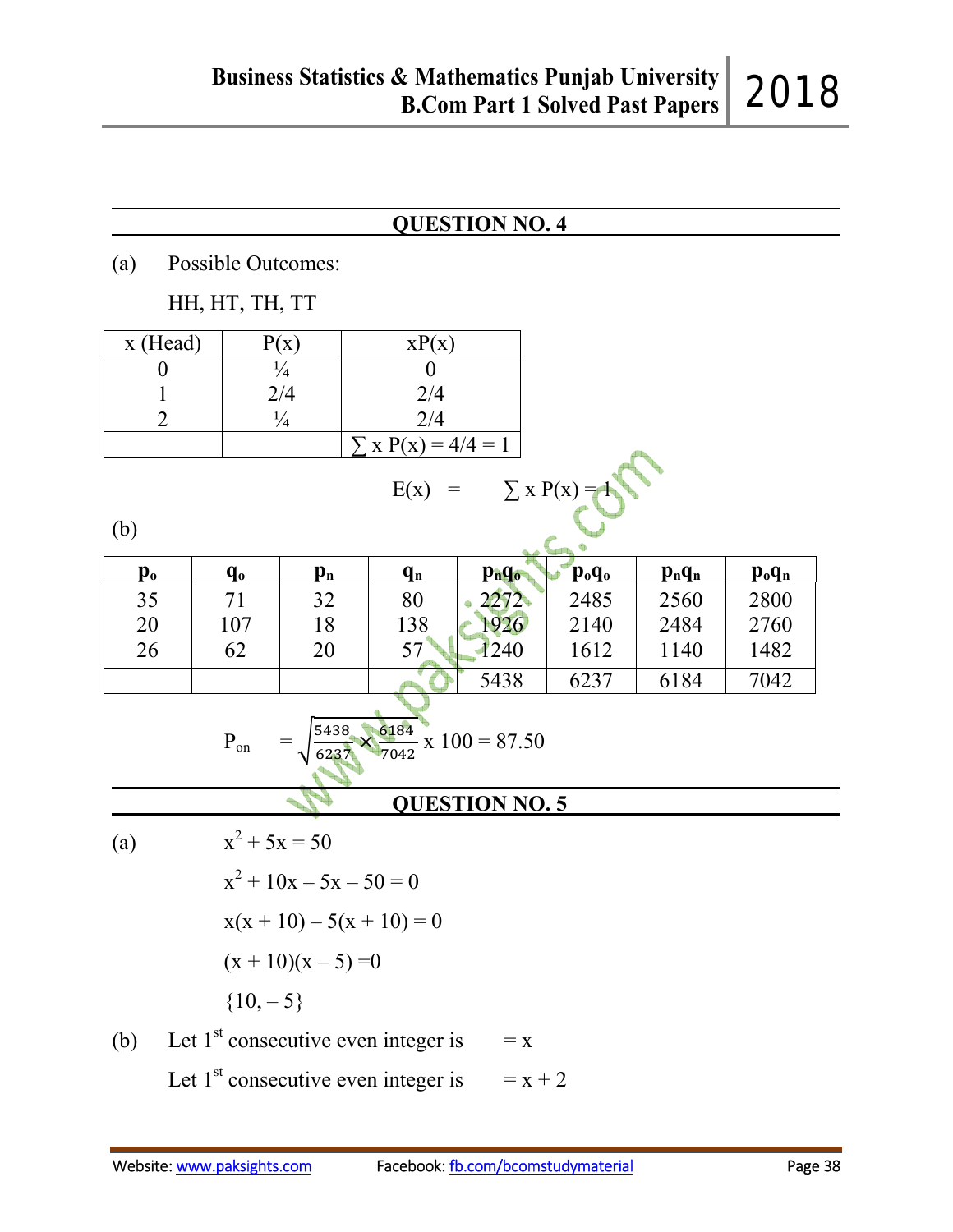$x + x + 2 = 66$  $2x = 66 - 2$  $2x = 64$  $X = \frac{64}{3}$  $\overline{\mathbf{c}}$  $= 32$  $x + 2 = 32 + 2 = 34$  $1<sup>st</sup>$  number is 32 and  $2<sup>nd</sup>$  is 34.

|               | <b>QUESTION NO. 6</b>                                                                                                                                                                                                                                                                        |
|---------------|----------------------------------------------------------------------------------------------------------------------------------------------------------------------------------------------------------------------------------------------------------------------------------------------|
| Find inverse: |                                                                                                                                                                                                                                                                                              |
|               | A = $\begin{bmatrix} 1 & 2 & 1/2 \\ 4 & 5 & 6 \\ 1 & 3 & -2 \end{bmatrix}$<br>$ A $ = $(1)\begin{vmatrix} 5 & 6 \\ 3 & -2 \end{vmatrix} - (2)\begin{vmatrix} 4 & 6 \\ 1 & -2 \end{vmatrix} + (1/2)\begin{vmatrix} 4 & 5 \\ 1 & 3 \end{vmatrix}$<br>= $-28 + 28 + 2\sqrt{2}(7) = \frac{7}{2}$ |
|               |                                                                                                                                                                                                                                                                                              |
|               |                                                                                                                                                                                                                                                                                              |
|               | $A_{\text{cuf}} = \begin{bmatrix} 5 & 6 & 4 & 6 & 4 & 5 \\ 3 & 2 & 1/2 & 1 & 1/2 & 1 & 3 \\ 3 & 2 & 1/2 & 1 & 1/2 & 1 & 2 \\ 2 & 1/2 & 1 & -2 & 1 & 3 \\ 5 & 6 & -1 & 1/2 & -1 & 2 \\ 5 & 6 & 1 & 1/2 & 1/2 & 1 \end{bmatrix}$                                                               |
|               | $=\begin{bmatrix} -28 & 14 & 7 \\ 11/2 & -5/2 & -1 \\ 19/2 & -4 & -3 \end{bmatrix}$                                                                                                                                                                                                          |
|               | $(A_{\text{cuf}})^t =$ $\begin{bmatrix} -28 & 11/2 & 19/2 \\ 14 & -5/2 & -4 \\ 7 & -1 & -3 \end{bmatrix}$                                                                                                                                                                                    |
|               | $A^{-1}$ = $\begin{bmatrix} -28 & 11/2 & 19/2 \\ 14 & -5/2 & -4 \\ 7 & -1 & -3 \end{bmatrix}$                                                                                                                                                                                                |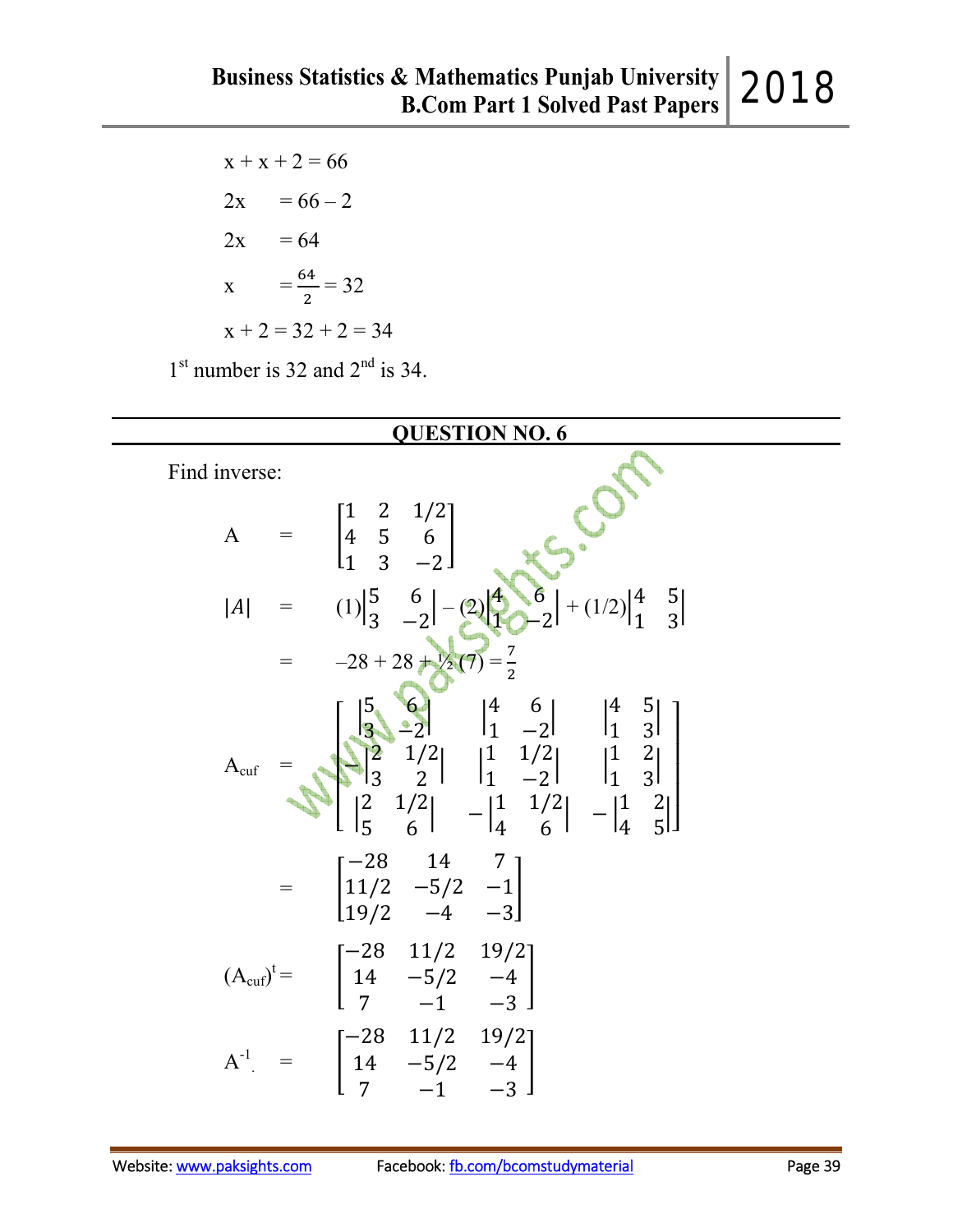$$
= \begin{bmatrix} -8 & 11/7 & 19/7 \\ 4 & -5/7 & -8/7 \\ 2 & -2/7 & -6/7 \end{bmatrix}
$$

|                            |                         |                   | <b>QUESTION NO. 7</b>                                     |
|----------------------------|-------------------------|-------------------|-----------------------------------------------------------|
| (a)                        | $\mathbf{a}_{\rm n}$    |                   | $=$ $a + (n-1)d$                                          |
|                            | a <sub>5</sub>          |                   | $=$ $a + (5-1)d$ , $a_5$<br>$=$ $a + 4d$                  |
|                            | 5                       | $\!\!\!=\!\!\!\!$ | $a + 4d$<br>$\dots(i)$                                    |
|                            | $a_{13}$                |                   | = $a + (13-1)d$ ,<br>= $a + 12d$<br>$a + 12d$<br>$a_{13}$ |
|                            | $-3$                    |                   | $\dots$ (ii)                                              |
| Subtracting (i) from (ii); |                         |                   |                                                           |
|                            | 5                       |                   | $=$ $a + 4d$                                              |
|                            | $\overline{+}3$         | $=$               | $a \pm 12d$                                               |
|                            | 8                       |                   | $-8d$                                                     |
|                            | d                       |                   | $\frac{8}{-8}$<br>$=-1$                                   |
|                            | 5                       | $=$               | $a+4(-1)$                                                 |
|                            | $\rm{a}$                | $=$               | 9                                                         |
|                            | $\mathbf{a}_\mathrm{n}$ |                   | $= 9 + (n-1)(-1)$                                         |
|                            | $a_n$                   |                   | $9 + 1 - n$                                               |
|                            | $a_n$                   | $=$               | $10 - n$                                                  |
|                            | $a_{16}$                | $=$               | $9 + (16 - 1)(-1)$                                        |
|                            | $a_{16}$                | $=$               | $9-15=-6$                                                 |